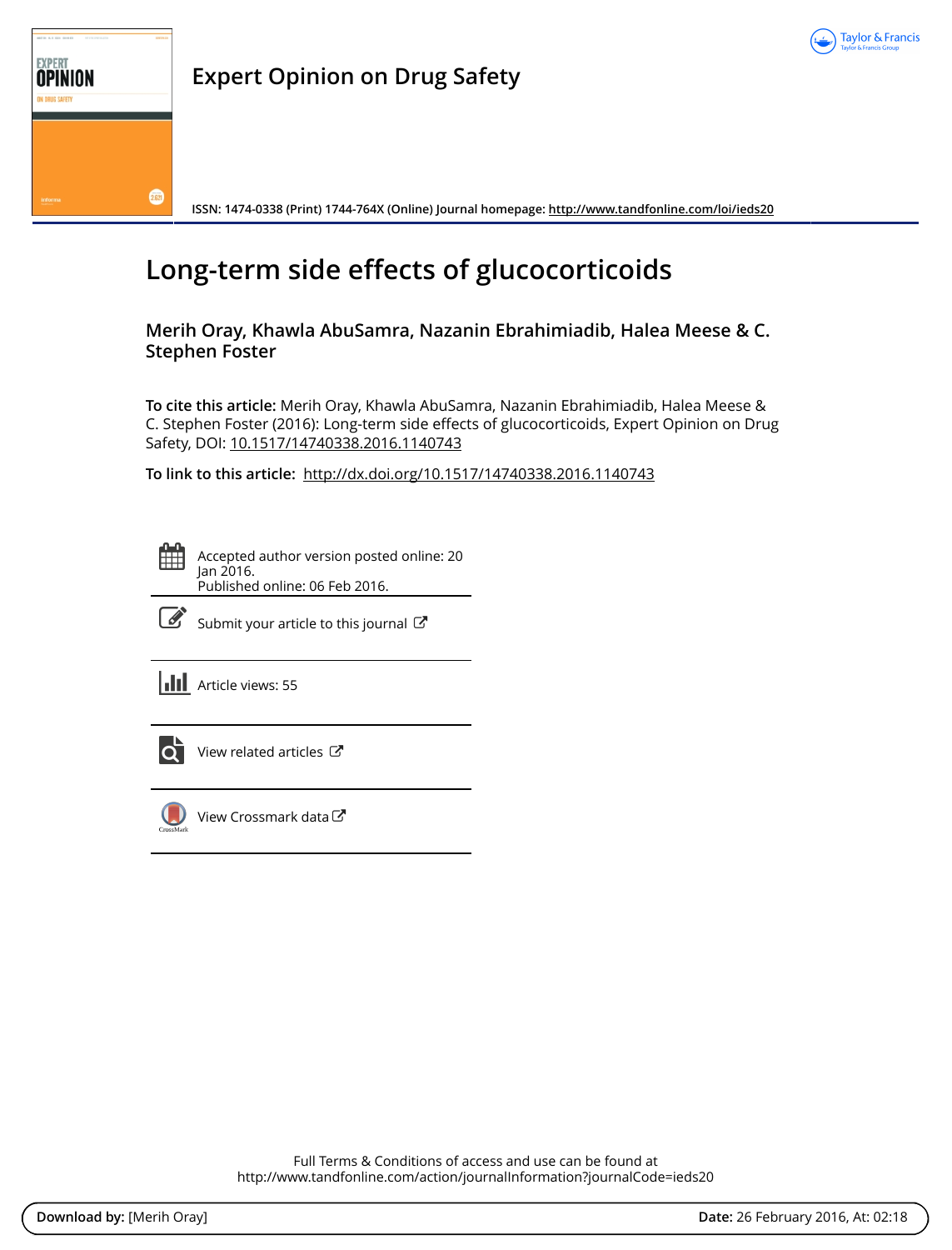#### REVIEW

# Long-term side effects of glucocorticoids

Merih Oray<sup>[a,b](#page-1-0),c</sup>, Khawla Abu Samra<sup>a,b</sup>, Nazanin Ebrahimiadib<sup>a,b</sup>, Halea Meese<sup>a,b</sup> and C. Stephen Foster<sup>a,b[,d](#page-1-1)</sup>

<span id="page-1-1"></span><span id="page-1-0"></span><sup>a</sup>Massachusetts Eye Research and Surgery Institution (MERSI), Waltham, MA, USA; <sup>b</sup>Ocular Immunology and Uveitis Foundation, Waltham, MA, USA; <sup>c</sup>Istanbul Faculty of Medicine, Department of Ophthalmology, Istanbul University, Istanbul, Turkey; <sup>d</sup>Department of Ophthalmology, Harvard Medical School, Boston, MA, USA

#### ABSTRACT

**Introduction**: Glucocorticoids represent the standard therapy for reducing inflammation and immune activation in various diseases. However, as with any potent medication, they are not without side effects. Glucocorticoid-associated side effects may involve most major organ systems. Musculoskeletal, gastrointestinal, cardiovascular, endocrine, neuropsychiatric, dermatologic, ocular, and immunologic side effects are all possible.

Areas Covered: This article analyzes English-language literature and provides an update on the most recent literature regarding side effects of systemic glucocorticoid treatment.

**Expert Opinion**: The risk/benefit ratio of glucocorticoid therapy can be improved by proper use. Careful monitoring and using appropriate preventive strategies can potentially minimize side effects.

#### ARTICLE HISTORY

Received 24 November 2015 Accepted 7 January 2016 Published online 5 February 2016

**KEYWORDS** glucocorticoids; immunosuppression; side effects; corticosteroids

## 1. Introduction

The isolation of cortisone in 1953 by Edward C Kendall and the clinical demonstration of the beneficial effects of cortisone and of adrenocorticotropic hormone in the treatment of acute rheumatoid arthritis by Hench and colleagues in 1950 revealed a revolution in modern medical therapeutics, and since then corticosteroids have infiltrated nearly every branch of medicine.[[1,](#page-7-0)[2](#page-7-1)]

<span id="page-1-2"></span>Corticosteroids, including glucocorticoids and mineralocorticoids, are a class of chemicals encompassing both laboratory-synthesized and naturally produced hormones. They produce a myriad of important biochemical and physiologic effects on various tissues throughout the body. Glucocorticoids, in general, regulate metabolism and inflammation; mineralocorticoids regulate sodium and water levels. [[3](#page-7-2)[,4\]](#page-7-3) Today, glucocorticoids represent the standard therapy for reducing inflammation and immune activation in various diseases including asthma, as well as allergic, rheumatoid, collagen, vascular, dermatological, inflammatory bowel and other systemic diseases, and in ocular inflammatory diseases. These agents have anti-inflammatory and immunosuppressive actions, as well as the potentially undesirable side effects.[\[3,](#page-7-2)[4](#page-7-3)]

<span id="page-1-3"></span>Side effects of glucocorticoid therapy are common and may be problematic, ranging from a minor case of acne to Cushing syndrome that may result in diabetes mellitus or potentially life-threatening heart disease if untreated. Glucocorticoid-associated side effects may be endocrine, neuropsychiatric, gastrointestinal, musculoskeletal, cardiovascular, dermatologic, ocular, or immunologic in nature [\(Table 1](#page-2-0)). Different side effects may occur in up to 90% of patients who take glucocorticoids for more than 60 days.[[5](#page-7-4)[,6](#page-7-5)] Side effects can occur at a wide range of doses and vary depending on the route of administration. Some of these side effects may occur even in patients taking low (≤7.5 mg/d) dosages.[[5,](#page-7-4)[6](#page-7-5)]

<span id="page-1-5"></span><span id="page-1-4"></span>A recent literature search has shown that data on monitoring corticosteroid-associated adverse effects were scarce, because most articles focused on the therapeutic effects of glucocorticoids, not on the occurrence and monitoring of side effects.[[54\]](#page-9-0) Hence, the purpose of this review is to provide an update on the most recent literature regarding the side effects of systemic glucocorticoid treatment. Search of the peerreviewed English literature about the side effects of glucocorticoids was conducted using Medline. The following databases were also searched: Cumulative Index to Nursing and Allied Health Literature, Cochrane Library, Global Health and MD Consult. Time frame was open, as we did not want to miss historical documentation of diseases like the original article published on Cushing disease.

CONTACT C. Stephen Foster Sofoster@mersi.com **B** Massachusetts Eye Research and Surgery Institution, 1440 Main Street, Waltham, MA 02142, USA © 2016 Taylor & Francis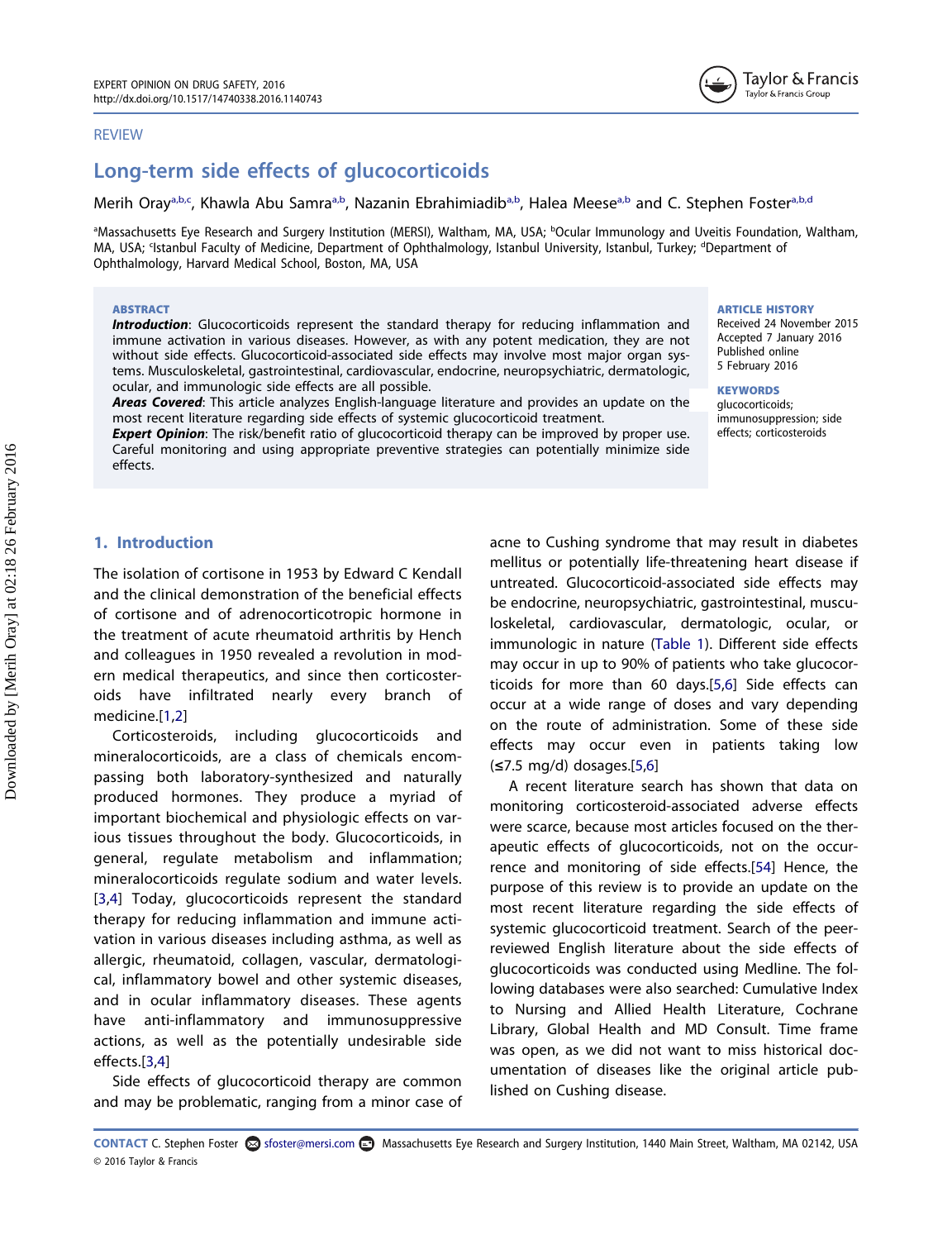#### Article highlights

- Glucocorticoid-associated side effects may be musculoskeletal, endocrine, gastrointestinal, neuropsychiatric, cardiovascular, dermatologic, ocular or immunologic in nature.
- The risk of osteonecrosis and osteoporosis usually occurs with high doses and prolonged treatment duration; however, they may also develop with short-term exposure.
- Glucocorticoid-induced myopathy is the most common type of drug-induced myopathy and is characterized by painless muscle weakness, atrophy and fatigue.
- Endocrine and metabolic side effects of glucocorticoids include glucocorticoid-induced hyperglycemia, dyslipidemia, weight gain, cushingoid features, adrenal suppression and growth suppression.
- Cardiovascular side effects include hypertension, coronary heart disease, ischemic heart disease, heart failure and even sudden death.
- Dermatologic side effects include skin atrophy, ecchymosis, erosions, striae, delayed wound healing, purpura, easy bruising, acne, hirsutism and hair loss.
- The most common ophthalmologic side effects are cataract and glaucoma.
- Neuropsychiatric symptoms such as minor mood changes, depression, euphoria, mood lability, irritability, akathisia and anxiety as well as cognitive impairment such as attention, concentration and memory deficit have been reported after treatment with corticosteroids. In rare cases, psychosis, dementia and delirium may occur.
- The risk/benefit ratio of corticosteroid therapy can be improved by proper use of corticosteroids.

This box summarizes key points contained in the article.

<span id="page-2-0"></span>

|  |  | Table 1. Long-term side effects of glucocorticoids. |  |  |
|--|--|-----------------------------------------------------|--|--|
|--|--|-----------------------------------------------------|--|--|

<span id="page-2-15"></span><span id="page-2-14"></span><span id="page-2-13"></span><span id="page-2-12"></span><span id="page-2-11"></span><span id="page-2-9"></span><span id="page-2-8"></span><span id="page-2-7"></span><span id="page-2-1"></span>

| System affected            | Side-effects                                                                                                                                               |
|----------------------------|------------------------------------------------------------------------------------------------------------------------------------------------------------|
| Musculoskeletal            | Osteoporosis, [7–13] Avascular necrosis of bone,<br>[14,15] Myopathy [16,17]                                                                               |
| Endocrine and<br>Metabolic | Hyperglycemia,[18,19] Diabetes mellitus,[18,19]<br>Dyslipidemia [20,21]                                                                                    |
|                            | Weight gain, Cushingoid features,[22] Growth<br>suppression,[23] Adrenal suppression [24]                                                                  |
| Gastrointestinal           | Gastritis, Peptic ulcer, Gastrointestinal bleeding<br>[25, 26]                                                                                             |
|                            | Visceral perforation, Hepatic steatosis, Pancreatitis<br>$[26 - 29]$                                                                                       |
| Cardiovascular             | Hypertension [30-32]                                                                                                                                       |
|                            | Coronary heart disease, Ischemic heart disease, Heart<br>failure [32-37]                                                                                   |
| Dermatologic               | Dermatoprosis, [22,38,39] Skin atrophy, Ecchymosis,<br>Purpura, Erosions, Striae, Delayed wound healing,<br>Easy bruising, Acne, Hirsutism, Hair loss [22] |
| Neuropsychiatric           | Mood changes, Depression, Euphoria, Mood lability,<br>Irritability                                                                                         |
|                            | Akathisia, Anxiety, Cognitive impairment, Psychosis,<br>Dementia                                                                                           |
|                            | Delirium [40-45]                                                                                                                                           |
| Ophthalmologic             | Cataract,[30,46,47] Glaucoma,[22,48-50] Ptosis,<br>Mydriasis, Opportunistic ocular infections, Central<br>serous chorioretinopathy [49,50]                 |
| Immunologic                | Suppression of cell-mediated immunity,<br>Predisposition to infections, Reactivation of latent<br>infections [51-53]                                       |

## <span id="page-2-18"></span><span id="page-2-17"></span><span id="page-2-16"></span><span id="page-2-10"></span>2. Musculoskeletal side effects

## 2.1. Osteoporosis

As defined by the National Osteoporosis Foundation, osteoporosis is a chronic and progressive disease <span id="page-2-19"></span>characterized by low bone mass, microarchitecture deterioration of bone tissue, bone fragility and a consequent increase in fracture risk.[\[55](#page-9-1)] Osteoporosis is either primary – related to aging and loss of gonadal function – or secondary to medical illnesses and systemic drug use – mainly corticosteroid.[\[56](#page-9-2)]

<span id="page-2-20"></span><span id="page-2-2"></span>Secondary osteoporosis, as one of the most debilitating complications of glucocorticoid therapy, has been recognized since 1940. Both the cumulative dose and duration of glucocorticoid exposure are determinants of the risk of fractures and it has been shown that the prolonged exposure to doses of prednisolone as low as 2.5–5 mg daily may be associated with an increased risk of hip and vertebral fractures.[\[7](#page-7-6)[,8](#page-7-7)] Inhibition of osteoblast function is the main effect of glucocorticoid on bone metabolism leading to a decrease in bone formation. Bone loss starts promptly after the initiation of glucocorticoid therapy and is mainly taking place in the first six months of treatment. Bone loss is predominantly found in bone with high trabecular content, like the vertebrae.[\[9](#page-7-8)] In addition to causing bone loss, glucocorticoid therapy may result in changes in the architectural integrity of the bone.[[10\]](#page-7-9)

<span id="page-2-5"></span><span id="page-2-4"></span><span id="page-2-3"></span>In a major population-based study of limb fractures, Hooyman et al. reported that the risks of hip, distal forearm and proximal humeral fractures were approximately doubled in a group of patients with rheumatoid arthritis who were exposed to glucocorticoids when compared to patients with rheumatoid arthritis alone.[\[11](#page-7-10)] According to the data of Russia's large-scale GLUCOST survey, Baranova et al. found that every four patients with chronic inflammatory disease who are on long-term glucocorticoid therapy have one low-energy fracture or more.[[12\]](#page-7-11)

<span id="page-2-6"></span>Although no conclusive evidence exists for a safe minimum dose or duration of glucocorticoid exposure, effective prevention and treatment options are available and can result in reduction of the significant morbidity and mortality associated with the corticosteroid-induced osteoporosis.[\[13](#page-8-0)]

Bone mineral density should be measured at baseline if glucocorticoid therapy will be given for more than 3 months, and then repeated yearly. Measures to prevent secondary osteoporosis include the use of the minimal effective dose of glucocorticoids, calcium and vitamin D supplementation in addition to appropriate physical activity. Treatment of active osteoporosis is usually with anti-resorptive drugs, among which bisphosphonates are currently the first-line therapy.[\[13\]](#page-8-0)

The American College of Rheumatology provides the following specific treatment guidelines for patients treated with at least 5 mg of corticosteroids daily for >3 months: calcium 1500 mg/day and vitamin D 800 U/ day; bisphosphonate therapy; replacement of gonadal steroids. Substitution of calcitonin should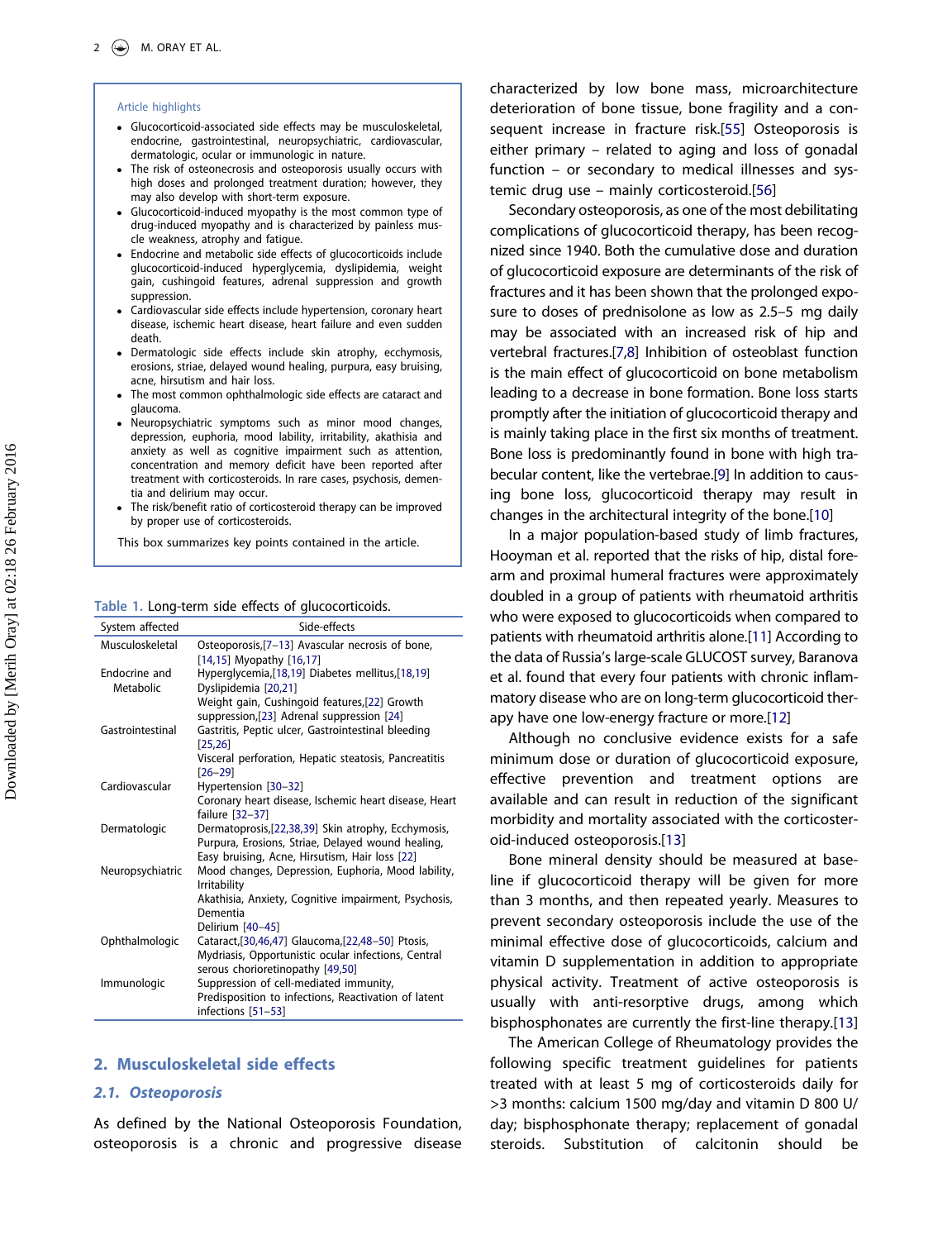<span id="page-3-0"></span>considered for patients intolerant to bisphosphonates and hydrochlorothiazide should be used in instances of hypercalciuria.[[57\]](#page-9-10)

## 2.2. Avascular necrosis of bone (osteonecrosis)

Glucocorticoids are the leading cause of non-traumatic osteonecrosis and up to 40% of patients can present with osteonecrosis after long-term use of glucocorticoids. Like osteoporosis, the risk of osteonecrosis occurs with high doses and prolonged treatment duration, but may also occur with short-term exposure.[[14](#page-8-1)] The mechanism by which glucocorticoids induce osteonecrosis includes the induction of osteocyte apoptosis, thus affecting bone remodeling and starting the sequence of events leading to bone collapse.[[14](#page-8-1)[,15\]](#page-8-2)

Patients with osteonecrosis can be either symptomatic or asymptomatic. Symptoms include persistent joint pain and decreased range of motion. Treatments include surgery to replace the joint and bisphosphonates, which is indicated to reduce pain, increase ambulation and delay bone collapse in patients with osteonecrosis.[\[14](#page-8-1),[15\]](#page-8-2)

## 2.3. Myopathy

Glucocorticoid-induced myopathy was first described by Harvey Cushing in 1932 [[16\]](#page-8-3) and is the most common type of drug-induced myopathy. It is characterized by painless muscle weakness, atrophy and fatigue.[[17\]](#page-8-4) The effect of glucocorticoids on muscle includes decreasing protein synthesis and increasing the rate of protein catabolism leading to muscle atrophy.[\[17\]](#page-8-4)

The clinical manifestations of glucocorticoid-induced myopathy include an acute and a chronic form. The acute form occurs frequently in the intensive care unit setting and is characterized by rapidly progressive weakening of the proximal and distal muscle with possible involvement of the respiratory muscles.[\[17](#page-8-4)] The chronic form of the myopathy is characterized by painless or mildly painful muscle weakness that affects the proximal muscles, particularly the pelvic girdle muscles, and progresses very slowly.[\[17](#page-8-4)]

It has been shown in previous studies that glucocorticoid-induced myopathy is more common with the use of fluorinated glucocorticoids such as dexamethasone, betamethasone and triamcinolone, than with the use of non-fluorinated preparations, such as prednisone and prednisolone.[\[17\]](#page-8-4)

The glucocorticoid dose that is associated with myopathy varies greatly between patients. Some patients develop muscle weakness with low dose of glucocorticoids, while others might not develop weakness even with high doses of glucocorticoids for months or years.[\[17](#page-8-4)]

The management of glucocorticoid-induced myopathy involves the discontinuation of the drug with an increase in muscle strength being observed within 3– 4 weeks. In the treatment regimen of such patients, fluorinated glucocorticoids such as dexamethasone should be replaced with non-fluorinated glucocorticoids such as prednisone, and the lowest recommended dose should be used.[\[17\]](#page-8-4)

## 3. Endocrine and metabolic side effects

## 3.1. Effect on glucose metabolism

It has been previously shown that the effect of glucocorticoids on glucose metabolism is dose-dependent and causes a mild increase in fasting blood glucose levels and a larger increase in postprandial blood glucose in patients without preexisting diabetes mellitus. The development of de novo diabetes in a patient with previously normal glucose tolerance is uncommon.[\[18\]](#page-8-5) Patients with a history of diabetes or glucose intolerance who are on glucocorticoid treatment suffer higher blood glucose levels, resulting in an increased difficulty with glycemic control.[\[18](#page-8-5)]

Glucocorticoid-induced hyperglycemia is multifactorial in origin and may be explained by the augmentation of hepatic gluconeogenesis, the inhibition of glucose uptake in adipose tissue and the alteration of receptor and post-receptor functions induced by glucocorticoids. [[18,](#page-8-5)[19](#page-8-6)] Risk factors for developing hyperglycemia in the setting of glucocorticoid therapy are the same as those for other patients, including a family history of diabetes, increased age, obesity and a history of gestational diabetes.[[19\]](#page-8-6)

Glucocorticoid-induced hyperglycemia improves with reduction in the dose of glucocorticoid and usually reverses when the medication is stopped, although some patients may develop persistent hyperglycemia.[[19\]](#page-8-6)

## 3.2. Dyslipidemia

Glucocorticoid-induced dyslipidemia is multifactorial in origin and involves the induction of lipolysis, an increase in the synthesis of very low-density lipoprotein (VLDL), production of free fatty acids and their accumulation in the liver.[[20](#page-8-7)]

Although the data available on glucocorticoidinduced dyslipidemia is scarce, all forms of abnormal lipid profile have been previously reported with glucocorticoid use. Studies or guidelines on how to manage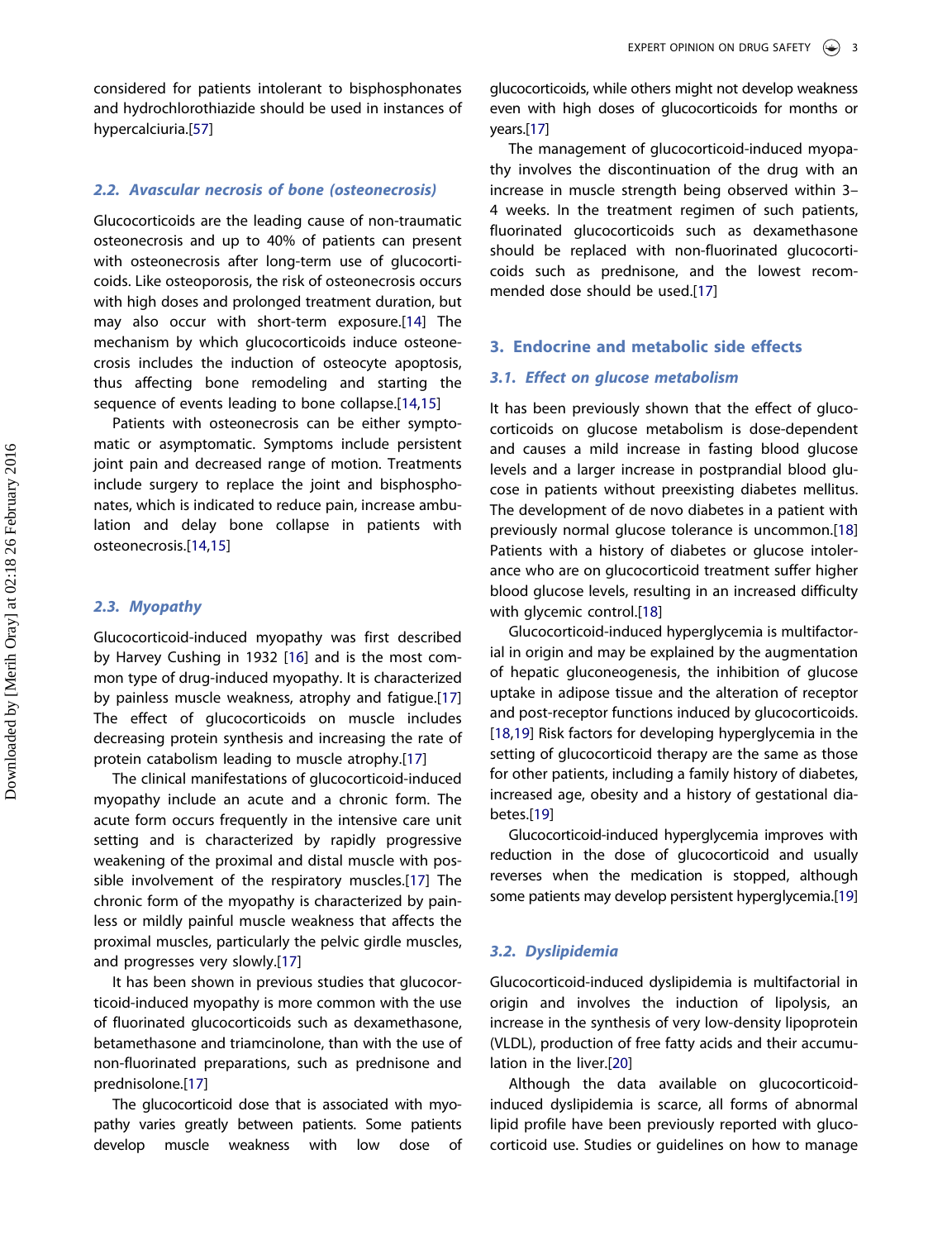glucocorticoid-induced dyslipidemia are lacking and patients should be managed and treated based on general clinical practice.[\[20,](#page-8-7)[21\]](#page-8-8)

#### 3.3. Weight gain and Cushingoid features

Both Cushingoid features and weight gain are quite troubling adverse events associated with glucocorticoids. Cushingoid features result from the redistribution of body fat with characteristic truncal obesity, buffalo hump and moon face secondary to long-term glucocorticoid therapy. The risk of these complications is dependent on both the dose and the duration of the treatment. In patients with rheumatoid arthritis, it has been shown that the use of 5–10 mg/day of prednisone or equivalent over two years was associated with an increase of mean body weight of 4–8%.[[22\]](#page-8-9)

Factors that may contribute to weight gain include increased appetite associated with glucocorticoid therapy, and an increase in food intake for symptomatic relief in patients with gastropathy or peptic ulcer disease.[[22\]](#page-8-9)

## 3.4. Growth suppression

Suppression of growth is an important and well-recognized adverse effect of glucocorticoid therapy in children. The mechanism of growth suppression includes the effect of glucocorticoids on the essential components of anabolism and growth including bone metabolism, as explained previously, nitrogen retention and the effect on collagen formation.[[23](#page-8-10)]

It also has been shown that glucocorticoids, even at moderate doses, result in inhibition of growth hormone release and insulin-like growth factor-1 bioavailability. The effect of glucocorticoids on growth suppression can be inhibited by using growth hormone replacement therapy in the form of injections.[[23](#page-8-10)]

It is very important to remember that glucocorticoidinduced growth defects may not always be fully compensated for after steroid withdrawal, especially if corticosteroid treatment has lasted for more than 18 months.[\[23](#page-8-10)]

#### 3.5. Adrenal suppression

Administration of exogenous glucocorticoids can suppress the hypothalamic-pituitary-adrenal axis (HPA) and it has been shown that long-term glucocorticoid use is associated with adrenal gland suppression with significant individual variation in response. Patients who are using glucocorticoid chronically may suffer hypotension and cardiovascular collapse if the steroids are suddenly withdrawn or tapered too quickly as a result of the

adrenal gland suppression. Although it may take up to 9 months for normalization of the adrenal gland function after glucocorticoid withdrawal, approximately 70% of patients will have normal function within a month depending on the duration and dosage of corticosteroids and speed of taper.[[24\]](#page-8-11)

## 4. Gastrointestinal side effects

Glucocorticoids are considered as an independent risk factor for a number of gastrointestinal adverse events including gastritis, peptic ulcer formation and gastrointestinal bleeding.[\[25\]](#page-8-12) The risk of peptic ulcer disease due to glucocorticoids rises significantly when they are used in combination with non-steroidal anti-inflammatory drugs (NSAIDs).[\[25\]](#page-8-12)

In an interesting study by Gabriel and colleagues, the authors showed that the use of glucocorticoids is associated with a twofold increase in the risk of gastrointestinal adverse reaction among patients also taking NSAIDs when compared with those who use NSAIDs alone.[\[26](#page-8-13)] In addition, it has been shown by Piper and colleagues that the use of both NSAIDs and glucocorticoids is associated with a fourfold increase in the risk of a gastrointestinal side effects compared with the nonuse of either drug.[[25\]](#page-8-12)

Other serious gastrointestinal complications that can occur with glucocorticoid use include visceral perforation, hepatic steatosis (fatty liver) and pancreatitis. [[26,](#page-8-13)[27](#page-8-22)] The etiology of glucocorticoid-induced hepatic steatosis is unknown, but may be related to hyperglycemia. A single case describing a fat embolism that was thought to have originated from the liver was previously reported in the literature.[[27\]](#page-8-22)

<span id="page-4-0"></span>While there is some evidence suggesting an etiologic role for glucocorticoids in causing pancreatitis, the exact role of these drugs in causing acute pancreatitis is still uncertain.[[28](#page-8-23)] In a large population-based casecontrol study, it was found that there is an increased risk for acute pancreatitis among patients who use oral glucocorticoids compared with nonusers.[\[28,](#page-8-23)[29](#page-8-14)]

The risk of pancreatitis in patients receiving longterm glucocorticoids also remains uncertain, reflecting the need for large prospective studies in order to more clearly define the relationship of newly started glucocorticoid therapy with the onset of pancreatitis.[[28](#page-8-23)[,29](#page-8-14)]

## <span id="page-4-1"></span>5. Cardiovascular side effects

#### 5.1. Hypertension

Risk of hypertension is increased by about twofold in patients treated with corticosteroids regardless of the duration of treatment. The risk is associated with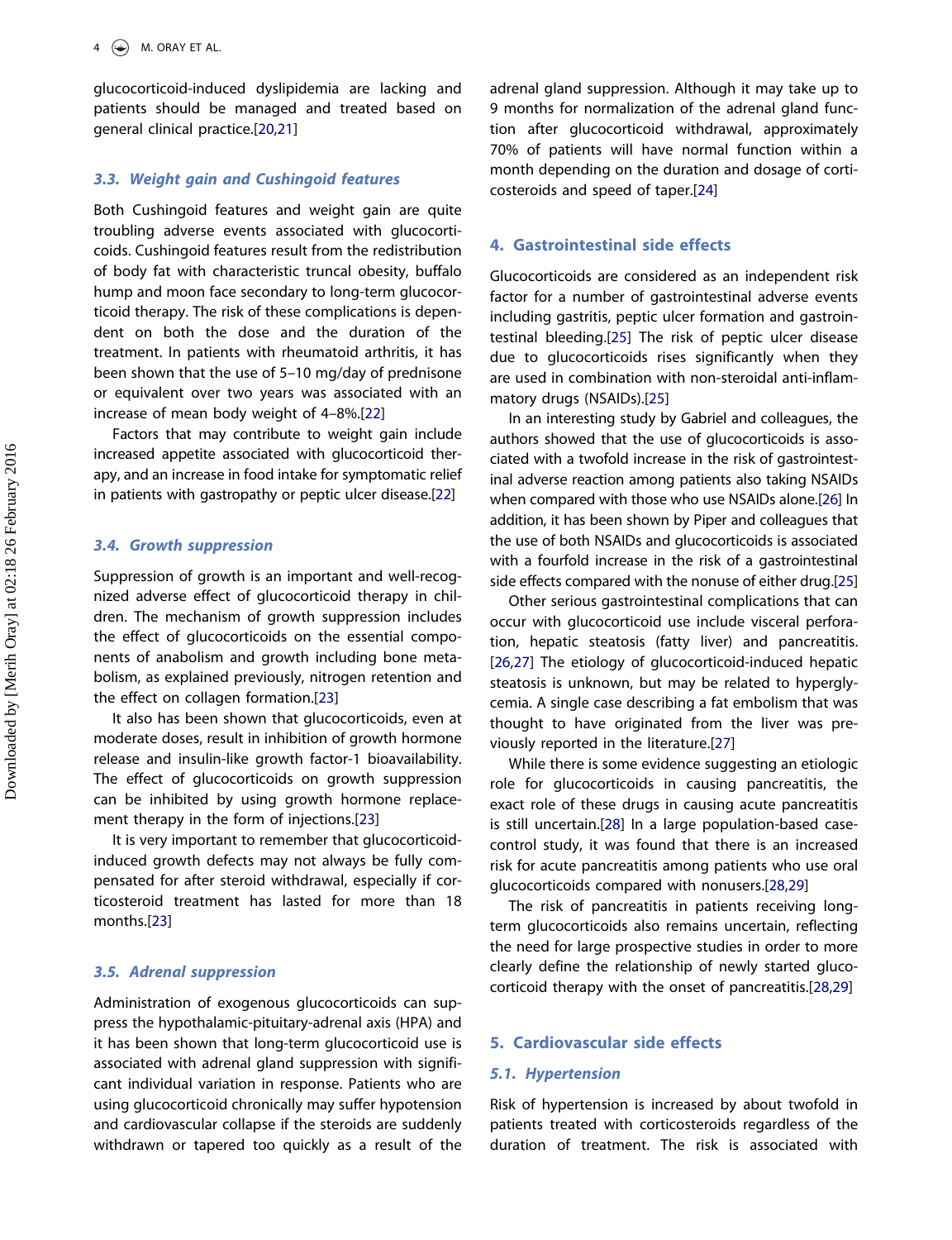<span id="page-5-0"></span>cumulative dosage of corticosteroids.[[30](#page-8-15)] The incidence of hypertension induced by high-dose corticosteroid for more than 3 months was reported to be 9%; however, it increased to 37% in patients older than 65 years.[[31\]](#page-8-24) Two forms of hypertension may develop; the first form is early onset and occurs in the absence of known risk factors of hypertension, presumably mediated by some vasoactive substances that cause imbalance between vasoconstriction and vasodilation. The second develops as a result of weight gain secondary to corticosteroid effects on fat metabolism.[\[32](#page-8-16)]

In contrast to other forms of hypertension, sodium intake has no effect on corticosteroid-mediated hypertension, as mineralocorticoids seem not to be involved.[[32](#page-8-16)]

## 5.2. Cardiac side effects

<span id="page-5-1"></span>The risk of coronary heart disease, ischemic heart disease, heart failure and even sudden death has been reported to be increased 2–4-fold by using 7.5 mg or more of prednisolone.[\[33\]](#page-8-25) This is an indirect side effect of hypertension, hyperglycemia and hypertriglyceridemia.[\[32\]](#page-8-16) Moreover, accumulation of triglycerides in the myocardium can lead to impaired left ventricular filling dynamics.[[34](#page-8-26)] Systemic glucocorticoids may induce atrial fibrillation and flutter as well.[[35\]](#page-8-27) Cardiac risks are dose dependent and the risk decreases with stopping the medication.[[36](#page-8-28)]

<span id="page-5-4"></span><span id="page-5-3"></span><span id="page-5-2"></span>During pulse therapy, sudden death may occur in rare cases possibly due to an electrolyte shift due to rapid infusion. Reports are mostly from patients with preexisting kidney or heart diseases. So, it is recommended to infuse slowly over 2–3 hours with cardiac monitoring in high-risk patients.[\[37\]](#page-8-17)

#### 6. Dermatologic side effects

Corticosteroids affect keratinocytes and prevent the secretion of collagen and hyaluronic acid by fibroblasts in dermis. This interferes with cell proliferation, and with chronic glucocorticoid usage, skin thinning ensues.[[22](#page-8-9)]

Chronic skin insufficiency and fragility is called dermatoporosis, comparable to osteoporosis in the elderly. [[38](#page-8-18)] Corticosteroid administration precipitates the occurrence of dermatoporosis, which is characterized by thinning, telangiectasia and hematoma of the skin that becomes lacerated with poor healing in advanced stages.[[39\]](#page-8-19) In the end stage, loss of barrier function of the skin is life threatening and requires hospitalization with skin grafting.

Systemic glucocorticoid usage for more than one year, even at low dosage (equivalent to less than 5 mg/day prednisone), induces skin atrophy, ecchymosis and erosions in about 5% of patients. Catabolic effects of corticosteroids cause atrophy, striae and delayed wound healing, whereas decreased vascular structure integrity leads to purpura and easy bruising. With higher dosage, steroid acne, hirsutism and hair loss can been seen.[[22](#page-8-9)]

#### 7. Neuropsychiatric side effects

Neuropsychiatric symptoms such as minor mood changes, depression, euphoria, mood lability, irritability, akathisia and anxiety as well as cognitive impairments such as attention, concentration and memory deficit have been reported after treatment with corticosteroids. In rare cases, psychosis, dementia and delirium may occur.[\[40](#page-8-20)]

A cohort study by Fardet et al. showed that neuropsychiatric disorders in addition to lipodystrophy are the most common and most disturbing side effects in patients treating with more than 20 mg a day of prednisone for more than 3 months.[\[41\]](#page-8-29) Memory loss and cognitive impairment may be overlooked by physicians and even patients. As a brain area with a high number of corticosteroid receptors, the hippocampus plays a particularly significant role in corticosteroid-induced cognitive dysfunction.[\[42\]](#page-8-30)

<span id="page-5-6"></span><span id="page-5-5"></span>The frequency of neuropsychiatric symptoms reported by Fardet et al. was 52%.[\[41](#page-8-29)] In a prospective longitudinal study over 12 months on patients with chronic skin disease needing long-term corticosteroid therapy, depression and anxiety were reported to be 16 and 11%, respectively.[\[43](#page-8-31)] Symptoms start within a short period after the introduction of corticosteroids and become milder with the continuation of therapy. Early in the course of treatment, patients experience optimism and improved concentration, which is replaced by depression later in the course of treatment. With short-course highdose steroid, mania and hypomania can be seen more predominantly than depression.[\[43](#page-8-31)]

<span id="page-5-8"></span>The Boston Collaborative Drug Study demonstrated that the incidence of side effects is associated with cumulative steroid dosage.[\[44\]](#page-8-32) Associated risk factors for developing neuropsychiatric side effects include female gender, psychiatric background and age above 40 years.[[43](#page-8-31)]

<span id="page-5-7"></span>Lewis and Smith demonstrated that in over 90% of patients, symptoms resolved within 6 weeks of cessation of therapy. Recovery was faster for delirium (5.4 days) than for other symptoms such as depression, mania or psychosis (19.3 days).[[45](#page-8-21)]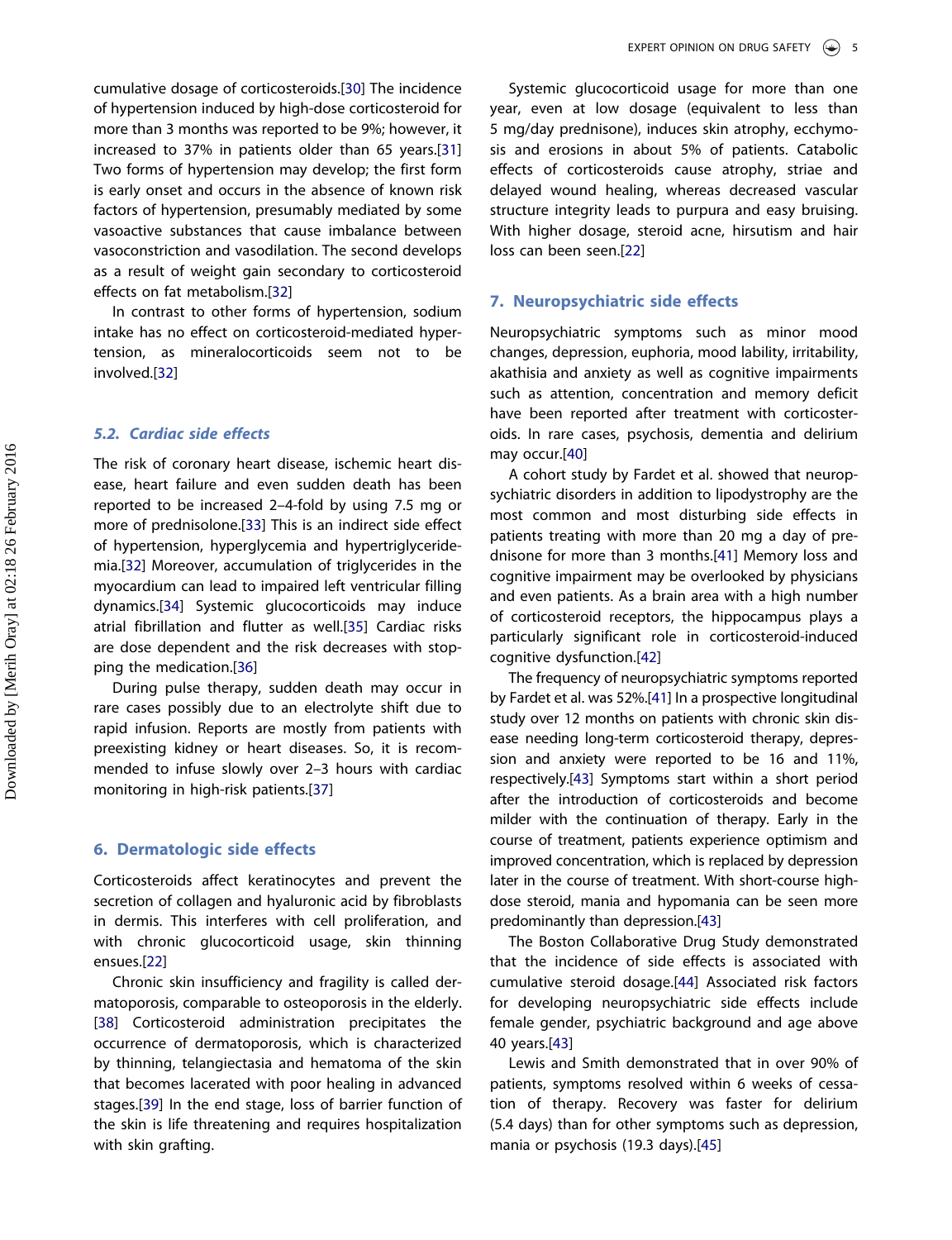## 8. Ophthalmologic side effects

Cataract (11–15%) and glaucoma (12.8%) are the two most common ophthalmologic side effects of glucocorticoids.[\[46\]](#page-9-3) The risk increases with dose and length of treatment.[[47](#page-9-4)]

## 8.1. Cataract

Posterior subcapsular (PSC) and cortical cataract have been reported even in doses less than 5 mg/day.[[30\]](#page-8-15) Change in gene transcription in lens epithelial cells in addition to alterations in the level of intraocular growth factors have been hypothesized to be involved in the mechanism of corticosteroid-induced PSC formation.[[47\]](#page-9-4)

## 8.2. Glaucoma

Systemic glucocorticoids can lead to increased intraocular pressure (IOP) in 18–36% of the population. It seems that a genetic predisposition exists for developing glaucoma.[\[22](#page-8-9)] In addition, known cases of glaucoma are more susceptible to elevations in IOP; 46–92% of open-angle and 65% of closed-angle glaucomatous patients experienced such exacerbations with corticosteroid therapy. In most cases, IOP will return to normal within 2–4 weeks after cessation of corticosteroids.[[22](#page-8-9)]

The mechanism of corticosteroid-induced glaucoma is similar to primary open-angle glaucoma. It reduces the function of trabecular meshwork, which normally drains approximately 90% of aqueous humor.[\[48](#page-9-5)]

Other ocular side effects secondary to corticosteroid treatment include ptosis, mydriasis and, with high doses, opportunistic infections such as herpetic keratitis and cytomegalovirus retinitis.[[49\]](#page-9-7) In addition, central serous chorioretinopathy, a disorder characterized by neurosensory retinal detachment, retinal pigment epithelium detachment and choroidal hyperpermeability can be triggered by corticosteroids. Presentation may be atypical when induced by corticosteroids.[[50\]](#page-9-6)

## 9. Immunologic side effects

Treatment with long-term systemic steroids suppresses cell-mediated immunity and predisposes patients to intracellular infections. It alters monocyte function as well, which resolves rapidly with stopping medication. [[51](#page-9-8)] Effects of corticosteroids on the immune system are dose related and with short-term or alternate-day treatment, the risk of infection remains unchanged. A meta-analysis showed that with daily usage of

prednisone less than 10 mg or a cumulative dose of less than 700 mg, the chance of infection does not increase.[\[52](#page-9-11)]

<span id="page-6-0"></span>High-dose corticosteroid treatment makes patients vulnerable to virus, bacteria, fungus and parasite infection, and increases the risk of reactivation of latent infection such as tuberculosis. Unusual organisms may be involved and also the classic manifestations of infection may be masked and make the diagnosis challenging. Patients should undertake the necessary precautions to prevent contact with varicella zoster and measles and live vaccines should also be avoided.[\[53\]](#page-9-9)

#### 10. Conclusion

Although glucocorticoid treatment may have various side effects, careful monitoring and using appropriate preventive strategies can potentially minimize these side effects. Physicians should make patients aware of these data and help them decide which prevention and/or treatment options are best for them.

## 11. Expert opinion

Corticosteroid treatment is an important component of therapy for a variety of diseases. However, as with any potent medication, they are not without side effects. Practitioners should be aware that corticosteroid therapy could possibly exacerbate a preexisting condition or present a new medical condition. Knowledge of the clinical implications of prescribing these agents is critical. For proper use of systemic corticosteroids, a basic knowledge of the pharmacology, clinical usage guidelines and adverse reactions of these agents is essential. Both short- and long-term side effects should be well known by the physicians. Practitioners should also educate patients about the prevalence of various adverse effects prior to the initiation of corticosteroid therapy and patients should be closely monitored for the development of potential side effects.

<span id="page-6-1"></span>The risk/benefit ratio of corticosteroid therapy can be improved by the proper use of corticosteroids and prior to initiation of therapy, a thorough patient history is important to anticipate any potential problems. In 2007 European League Against Rheumatism (EULAR) evidence-based recommendations on the management of systemic glucocorticoid therapy in rheumatic diseases were published and they provide a useful tool for the improved use and management of glucocorticoid therapy.[[58\]](#page-9-12) The 10 propositions include patient education, dosing, comorbidities and risk factors,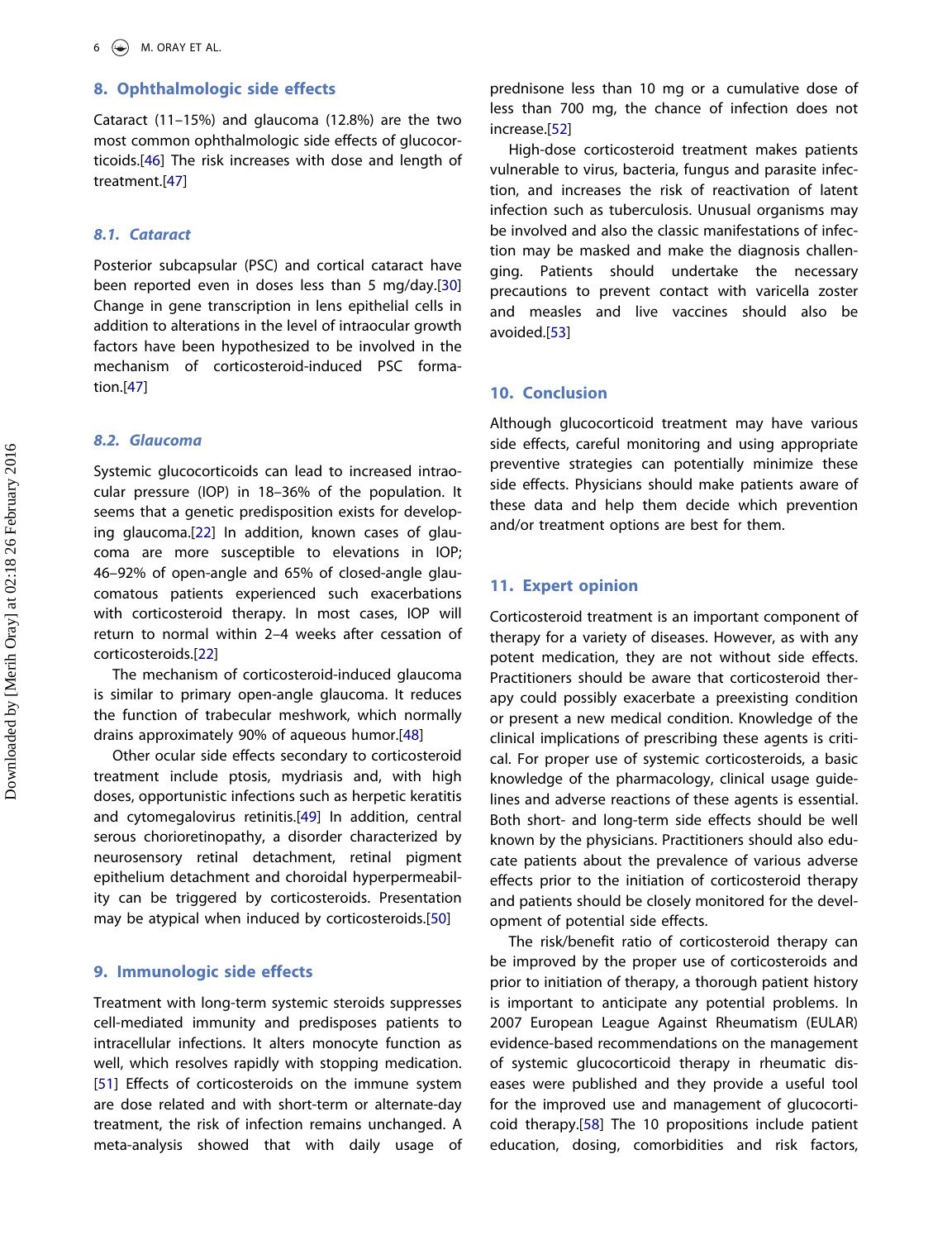monitoring of adverse effects, concomitant therapy and special safety advice.[[58](#page-9-12)]

Most published studies on glucocorticoid-associated side effects are retrospective and observational. Randomized controlled clinical trials are needed to better understand possible safe glucocorticoid thresholds for certain side effects, ascertain the independent effects of glucocorticoids on various outcomes and identify improved ways to administer glucocorticoids more effectively and safely.

In addition, unnecessary corticosteroid exposure should be avoided via the introduction of corticosteroid-sparing therapies and tapering of corticosteroids to a minimal effective dose. When long-term therapy with systemic corticosteroids is anticipated, additional steroid-sparing immunomodulatory therapy should be considered. However, still new biological therapies have not replaced glucocorticoids, and probably will not replace them in the near future. Therefore, more studies on the mechanisms causing beneficial and harmful effects and on the predictive factors for the effects of glucocorticoids are needed. New glucocorticoids without potential to cause side effects, such as selective glucocorticoid receptor agonists, are being developed to minimize the adverse effects. Further research on this topic is ongoing; however, the application of a new agent in clinical practice will probably not occur within the next few years.[[59](#page-9-13)[,60\]](#page-9-14) In addition, there are also studies in the field of nanotechnology to provide targeted local treatment, decrease systemic absorption and minimize first-pass metabolism.[\[61,](#page-9-15)[62\]](#page-9-16)

<span id="page-7-13"></span><span id="page-7-12"></span>In summary, a good doctor–patient relationship is essential in managing the patient on long-term glucocorticoids. Patients should be informed of what to expect from this therapy, advised to return for regular visits and be encouraged to promptly report any side effects to the physician. Adverse effects of glucocorticoids are partially avoidable. To avoid adverse events as much as possible, several measures can be taken. If the strategies noted previously are followed, problems from long-term glucocorticoid therapy may be minimized.

#### Declaration of Interest

S Foster has acted as consultant for Aldeyra Therapeutics, Bausch & Lomb Surgical, Inc, Eygate Pharma, Novartis, pSivida and Xoma. He has reached grants or has grants pending with Alcon, Aldeyra Therapeutics, Bausch & Lomb, Clearside Biomedical, Dompe Pharmaceutical, Eyegate Pharma, Icon, Novartis, pSivida, Santen and Xoma. He has also received payments for lectures including service on speaking bureaus from Alcon and Allergan. He owns stock or stock options in Eyegate Pharma. M Oray has received a

postdoctoral fellowship grant from the Scientific and Technological Research Council of Turkey. The authors have no other relevant affiliations or financial involvement with any organization or entity with a financial interest in or financial conflict with the subject matter or materials discussed in the manuscript apart from those disclosed

## References

Papers of special note have been highlighted as either of interest (•) or of considerable interest (••) to readers.

- <span id="page-7-0"></span>1. Hench PS, Kendall EC, Slocumb CH, et al. The effect of a hormone of the adrenal cortex (17-hydroxy-11-dehydrocorticosterone; compound E) and of pituitary adrenocorticotropic hormone on rheumatoid arthritis. Mayo Clin Proc. [1949;](#page-1-2)24:181–197.
- <span id="page-7-1"></span>2. Hench PS, Kendall EC, Slocumb CH, et al. Effects of cortisone acetate and pituitary ACTH on rheumatoid arthritis, rheumatic fever, and certain other conditions. Arch Intern Med (Chic). [1950](#page-1-2);85:545–666.
- <span id="page-7-2"></span>3. Ericson-Neilsen W, Kaye AD. Steroids: pharmacology, complications, and practice delivery issues. Ochsner J. [2014](#page-1-3);14:203–207.
- <span id="page-7-3"></span>4. Van der Goes M, Jacobs JW, Bijlsma JW. The value of glucocorticoid co-therapy in different rheumatic diseases-positive and adverse effects. Arthritis Res Ther. [2014](#page-1-3);16 Suppl 2:S2.
- An excellent review on glucocorticoid therapy.
- <span id="page-7-4"></span>5. Curtis JR, Westfall AO, Allison J, et al. Population-based assessment of adverse events associated with long-term glucocorticoid use. Arthritis Rheum. [2006](#page-1-4);55:420–426.
- A large population-based study on adverse effects of glucocorticoids.
- <span id="page-7-5"></span>6. Pereira RM, Carvalho JF, Canalis E. Glucocorticoidinduced osteoporosis in rheumatic diseases. Clinics (Sao Paulo). [2010;](#page-1-4)65:1197–1205.
- <span id="page-7-6"></span>7. van Staa TP, Leufkens HG, Abenhaim L, et al. Use of oral corticosteroids and risk of fractures. J Bone Miner Res. [2000](#page-2-1);15:993–1000.
- <span id="page-7-7"></span>8. Haugeberg G, Uhlig T, Falch JA, et al. Bone mineral density and frequency of osteoporosis in female patients with rheumatoid arthritis: results from 394 patients in the Oslo County rheumatoid arthritis register. Arthritis Rheum. [2000;](#page-2-2)43:522–530.
- <span id="page-7-8"></span>9. De Nijs RN. Glucocorticoid-induced osteoporosis: a review on pathophysiology and treatment options. Minerva Med. [2008](#page-2-3);99:23–43.
- A well organized and detailed review on glucocorticoid-induced osteoporosis.
- <span id="page-7-9"></span>10. Daens S, Peretz A, de Maertelaer V, et al. Efficiency of quantitative ultrasound measurements as compared with dual-energy x-ray absorptiometry in the assessment of corticosteroid-induced bone impairment. Osteoporos Int. [1999](#page-2-4);10:278–283.
- <span id="page-7-10"></span>11. Hooyman JR, Melton LJ, Nelson AM, et al. Fractures after rheumatoid arthritis – a population based study. Arthritis Rheum. [1984;](#page-2-5)27:1353–1361.
- <span id="page-7-11"></span>12. Baranova IA, Ershova OB, Anaev EK. Analysis of the stateof-the-art of consulting medical care to patients with glucocorticoid-induced osteoporosis or its risk according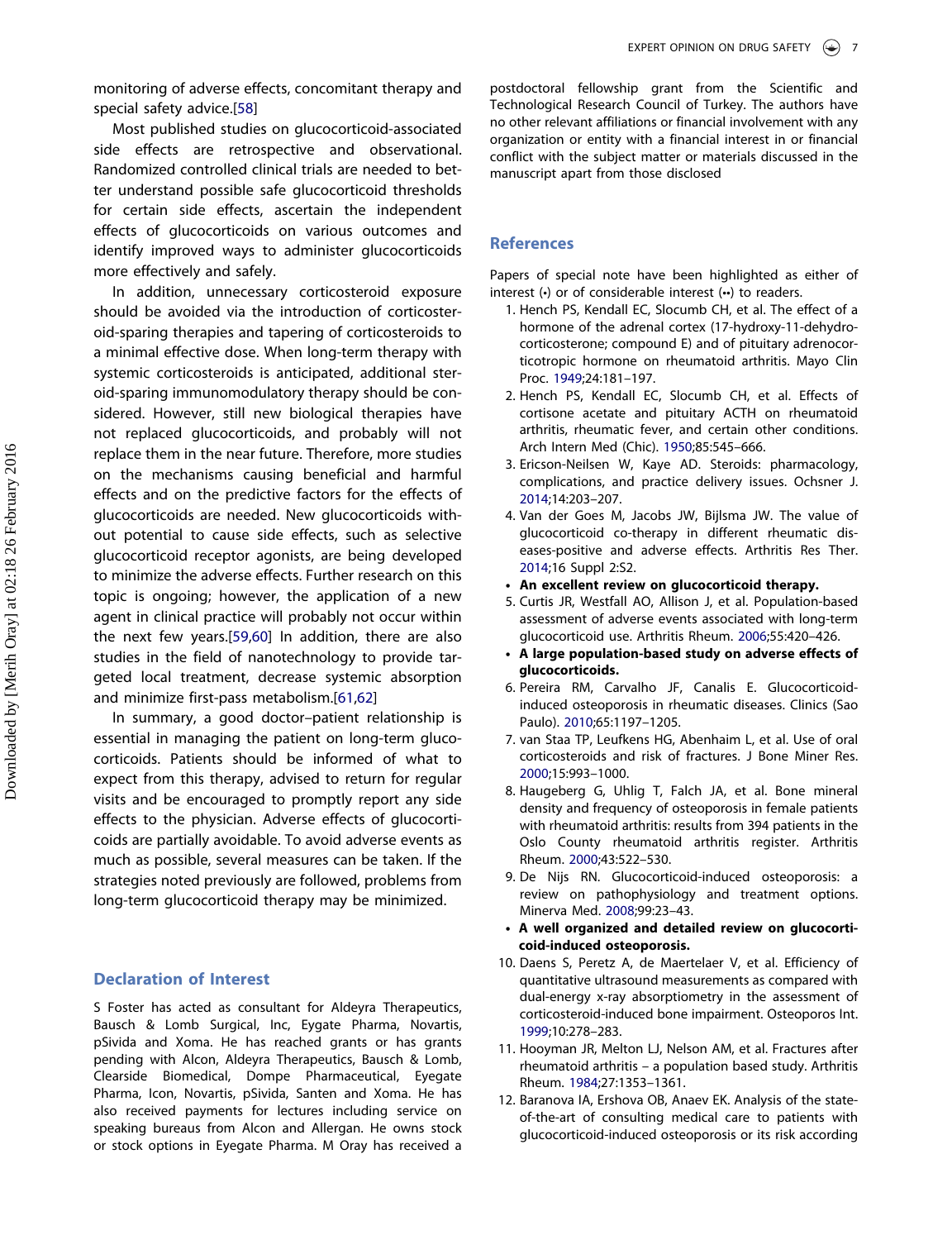to the data of a questionnaire survey (GLUCOST study). Ter Arkh. [2015;](#page-2-6)87:58–64.

#### •• Arecent major study of osteoporosis.

- <span id="page-8-0"></span>13. Gourlay M, Franceschini N, Sheyn Y. Prevention and treatment strategies for glucocorticoid-induced osteoporotic fractures. Clin Rheumatol. [2007;](#page-2-1)26:144–153.
- <span id="page-8-1"></span>14. Weinstein RS. Glucocorticoid-induced osteoporosis and osteonecrosis. Endocrinol Metab Clin North Am. [2012](#page-2-7);41:595–611.
- <span id="page-8-2"></span>15. Weinstein RS. Glucocorticoid-induced osteonecrosis. Endocrine. [2012](#page-2-7);41:183–190.
- <span id="page-8-3"></span>16. Cushing H. The basophil adenoma of the pituitary body and their clinical manifestation. Johns Hopkins Med. [1932](#page-2-7);50:137.
- <span id="page-8-4"></span>17. Schakman O, Gilson H, Thissen JP. Mechanisms of glucocorticoid-induced myopathy. J Endocrinol. [2008](#page-2-7);197:1–10.
- <span id="page-8-5"></span>18. Olefsky JM, Kimmerling G. Effects of glucocorticoids on carbohydrate metabolism. Am J Med Sci. [1976;](#page-2-8)271:202– 210.
- <span id="page-8-6"></span>19. McMahon M, Gerich J, Rizza R. Effects of glucocorticoids on carbohydrate metabolism. Diabetes Metab Rev. [1988](#page-2-8);4:17–30.
- <span id="page-8-7"></span>20. Arnaldi G, Scandali VM, Trementino L, et al. Pathophysiology of dyslipidemia in Cushing's syndrome. Neuroendocrinology. [2010](#page-2-9);92(Suppl 1):86–90.
- <span id="page-8-8"></span>21. Choi HK, Seeger JD. Glucocorticoid use and serum lipid levels in US adults: the Third National Health and Nutrition Examination Survey. Arthritis Rheum. [2005](#page-2-9);53:528–535.
- <span id="page-8-9"></span>22. Da Silva JA, Jacobs JW, Kirwan JR, et al. Safety of low dose glucocorticoid treatment in rheumatoid arthritis: published evidence and prospective trial data. Ann Rheum Dis. [2006;](#page-2-10)65:285–293.
- •• A review of clinical trials on safety of low dose glucocorticoid treatment.
- <span id="page-8-10"></span>23. Braith RW, Welsch MA, Mills RM Jr, et al. Resistance exercise prevents glucocorticoid-induced myopathy in heart transplant recipients. Med Sci Sports Exerc. [1988](#page-2-11);30:483–489.
- <span id="page-8-11"></span>24. Aceto T, Beckhorn GD, Jorgensen JR, et al. Iatrogenic ACTH-cortisol insufficiency. Pediatr Clin North Am. [1966](#page-2-11);13:543–557.
- <span id="page-8-12"></span>25. Piper JM, Ray WA, Daugherty JR, et al. Corticosteroid use and peptic ulcer disease: role of nonsteroidal anti-inflammatory drugs. Ann Intern Med. [1991](#page-2-12);114:735–740.
- <span id="page-8-13"></span>26. Gabriel SE, Jaakkimainen L, Bombardier C. Risk for serious gastrointestinal complications related to use of nonsteroidal anti-inflammatory drugs. A meta-analysis. Ann Intern Med. [1991;](#page-2-13)115:787–796.
- <span id="page-8-22"></span>27. Hill RB Jr. Fatal fat embolism from steroid-induced fatty liver. N Engl J Med. [1961;](#page-4-0)265:318–320.
- <span id="page-8-23"></span>28. Sadr-Azodi O, Mattsson F, Bexlius TS, et al. Association of oral glucocorticoid use with an increased risk of acute pancreatitis: a population-based nested case-control study. JAMA Intern Med. [2013;](#page-4-1)173:444–449.

•• A very well conducted case control study.

- <span id="page-8-14"></span>29. Conn HO, Poynard T. Corticosteroids and peptic ulcer: meta- analysis of adverse events during steroid therapy. J Intern Med. [1994;](#page-2-13)236:619–632.
- <span id="page-8-15"></span>30. Huscher D, Thiele K, Gromnica-Ihle E, et al. Dose-related patterns of glucocorticoid-induced side effects. Ann Rheum Dis. [2009;](#page-2-10)68:1119–1124.
- A study of patient-reported health problems secondary to corticosteroid usage.
- <span id="page-8-24"></span>31. Sato A, Funder JW, Okubo M, et al. Glucocorticoidinduced hypertension in the elderly. Relation to serum calcium and family history of essential hypertension. Am J Hypertens. [1995](#page-5-0);8:823–828.
- A study representing the susceptible group to develop hypertension.
- <span id="page-8-16"></span>32. Fardet L, Feve B. Systemic glucocorticoid therapy: a review of its metabolic and cardiovascular adverse events. Drugs. [2014](#page-2-14);74:1731–1745.
- •• A well written recent review on metabolic and cardiovascular side effects of systemic glucocorticoid therapy.
- <span id="page-8-25"></span>33. Wei L, MacDonald TM, Walker BR. Taking glucocorticoids by prescription is associated with subsequent cardiovascular disease. Ann Intern Med. [2004;](#page-5-1)141:764–770.
- <span id="page-8-26"></span>34. McGavock JM, Lingvay I, Zib I, et al. Cardiac steatosis in diabetes mellitus: a 1H-magnetic resonance spectroscopy study. Circulation. [2007](#page-5-2);116:1170–1175.
- <span id="page-8-27"></span>35. Van der Hooft CS, Heeringa J, Brusselle GG, et al. Corticosteroids and the risk of atrial fibrillation. Arch Intern Med. [2006](#page-5-3);166:1016–1020.
- <span id="page-8-28"></span>36. Souverein PC, Berard A, Van Staa TP, et al. Use of oral glucocorticoids and risk of cardiovascular and cerebrovascular disease in a population based case–control study. Heart. [2004](#page-5-4);90:859–865.
- <span id="page-8-17"></span>37. Werth VP. Management and treatment with systemic glucocorticoids. Adv Dermatol. [1993;](#page-2-14)8:81–103.
- <span id="page-8-18"></span>38. Kaya G. New therapeutic targets in dermatoporosis. J Nutr Health Aging. [2012](#page-2-15);16:285–288.
- •• This study gives an excellent definition and stages of a novel term; dermatoporosis.
- <span id="page-8-19"></span>39. Kaya G, Saurat JH. Dermatoporosis: a chronic cutaneous insufficiency/fragility syndrome. Clinicopathological features, mechanisms, prevention and potential treatments. Dermatology. [2007;](#page-2-15)215:284–294.
- •• A very informative review of corticosteroid induced skin changes.
- <span id="page-8-20"></span>40. Brown ES, Chandler PA. Mood and cognitive changes during systemic corticosteroid therapy. Prim Care Companion J Clin Psychiatry. [2001](#page-2-16);3:17–21.
- <span id="page-8-29"></span>41. Fardet L, Flahault A, Kettaneh A, et al. Corticosteroidinduced clinical adverse events: frequency, risk factors and patient's opinion. Br J Dermatol. [2007;](#page-5-5)157:142– 148.
- •• A well conducted population based cohort study about corticosteroid side effects.
- <span id="page-8-30"></span>42. Brown ES, Rush AJ, McEwen BS. Hippocampal remodeling and damage by corticosteroids: implications for mood disorders. Neuropsychopharmacology. [1999](#page-5-6);21:474–484.
- <span id="page-8-31"></span>43. Barrimi M, Aalouane R, Aarab C, et al. [Prolonged corticosteroid-therapy and anxiety-depressive disorders, longitudinal study over 12 months]. Encephale. [2013](#page-5-7);39:59–65.
- <span id="page-8-32"></span>44. Boston Collaborative Drug Study. Acute adverse reactions to prednisone in relation to dosage. Clin Pharmacol Ther. [1972;](#page-5-8)13:694–698.
- <span id="page-8-21"></span>45. Lewis DA, Smith RE. Steroid-induced psychiatric syndromes: a report of 14 cases and a review of the literature. J Affect Disord. [1983](#page-2-16);5:319–332.